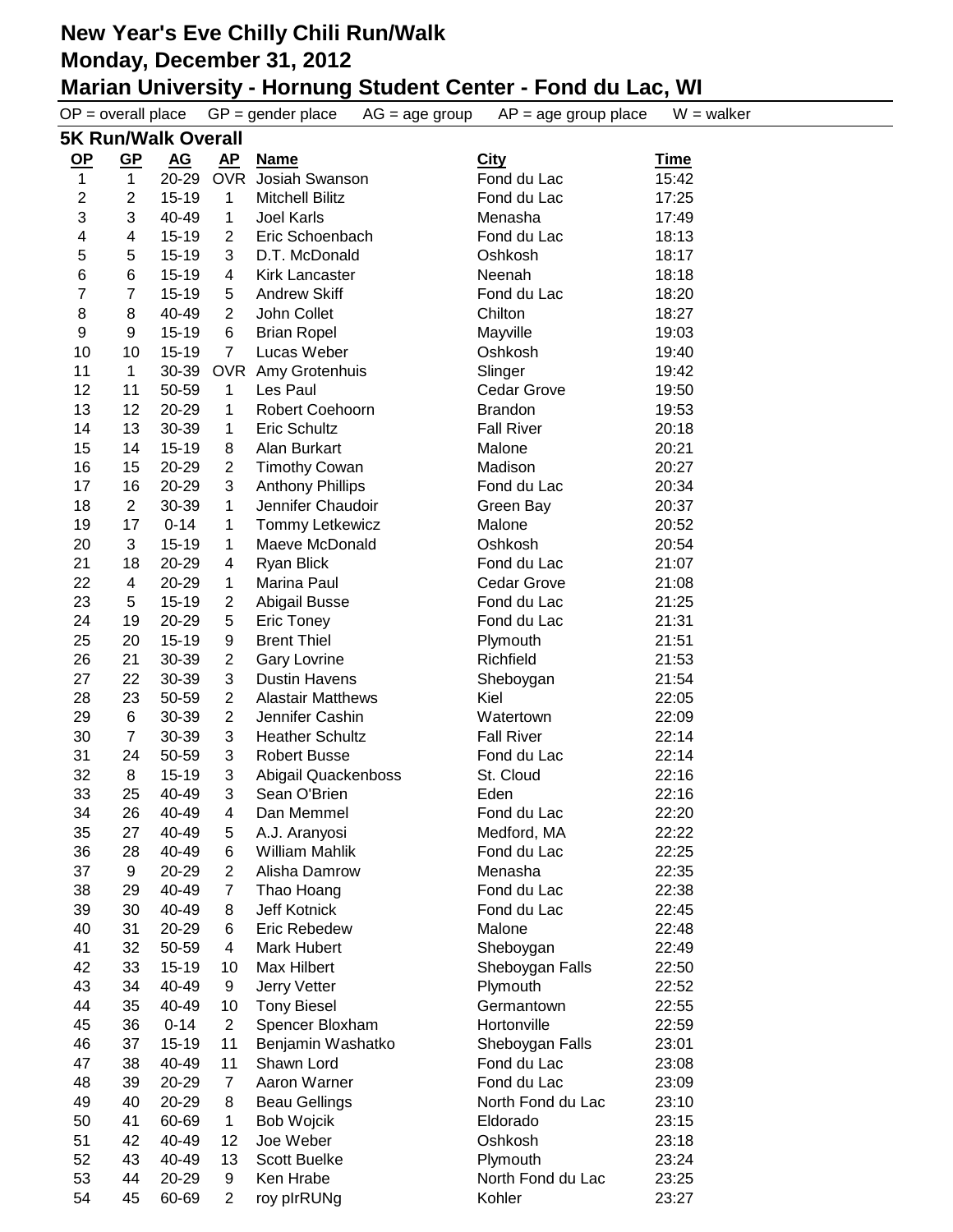| 55  | 10       | 40-49     | 1              | <b>Jody Sukow</b>         | Merrill         | 23:41 |
|-----|----------|-----------|----------------|---------------------------|-----------------|-------|
| 56  | 46       | $15 - 19$ | 12             | Scott Lennard             | Katy, TX        | 24:00 |
| 57  | 47       | 50-59     | 5              | Don Freitag               | Marshall        | 24:03 |
| 58  | 48       | $0 - 14$  | 3              | Cael Grotenhuis           | Slinger         | 24:06 |
| 59  | 11       | $0 - 14$  | 1              | <b>Hailey Stofflet</b>    | Beaver Dam      | 24:07 |
| 60  | 12       | 20-29     | 3              | <b>Brittany Kamps</b>     | Fond du Lac     | 24:08 |
| 61  | 49       | 50-59     | 6              | <b>Stephen Faris</b>      | Fond du Lac     | 24:23 |
| 62  | 50       | 20-29     | 10             | <b>Philip Bomier</b>      | Fond du Lac     | 24:24 |
| 63  | 51       | $15 - 19$ | 13             | Stephen Liederbach        | Sheboygan Falls | 24:31 |
| 64  | 52       | 50-59     | $\overline{7}$ | <b>Mel Martin</b>         | Ripon           | 24:34 |
| 65  | 13       | $15 - 19$ | 4              | Kayla Mueller             | Fond du Lac     | 24:50 |
| 66  | 14       | 30-39     | 4              | Andrea Brossard           | Beaver Dam      | 24:51 |
| 67  | 53       | 50-59     | 8              | David Pieper              | Fond du Lac     | 24:56 |
| 68  | 54       | 15-19     | 14             | <b>Bryan Kottke</b>       | Fond du Lac     | 25:00 |
| 69  | 55       | 40-49     | 14             | Mike Damkot               | Sheboygan       | 25:03 |
| 70  | 56       | 20-29     | 11             | <b>Michael Miller</b>     | Mayville        | 25:09 |
| 71  | 57       | 30-39     | 4              | Joseph Thomas             | Fond du Lac     | 25:14 |
| 72  | 15       | 50-59     | 1              | Kathy Ledden              | Fond du Lac     | 25:17 |
| 73  | 58       | 60-69     | 3              | Ron Brault                | Fond du Lac     | 25:19 |
| 74  | 59       | 40-49     | 15             | <b>Clark Williams</b>     | Van Dyne        | 25:31 |
| 75  | 16       | 50-59     | $\overline{2}$ | Pamela Gray Verhulst      | Ripon           | 25:39 |
| 76  | 17       | $15 - 19$ | 5              | <b>Caroline Collet</b>    | Chilton         | 26:07 |
| 77  | 60       | 15-19     | 15             | Chase Lindgren            | Kewaskum        | 26:13 |
| 78  | 61       | 30-39     | 5              | <b>Scott Schultz</b>      | Fond du Lac     | 26:14 |
| 79  | 62       | $0 - 14$  | 4              | Mark Flood                | Oakfield        | 26:17 |
| 80  | 18       | 30-39     | 5              | Amber Uecker              | Fond du Lac     | 26:21 |
| 81  | 19       | 40-49     | $\overline{2}$ | Lori Kotnick              | Fond du Lac     | 26:22 |
| 82  | 20       | 30-39     | 6              |                           | Eden            | 26:24 |
| 83  |          |           | 6              | Becky Wightman            | Fond du Lac     |       |
|     | 63<br>21 | 30-39     | $\overline{7}$ | Jerry Berger              |                 | 26:24 |
| 84  |          | 30-39     |                | Lisa Walljasper           | Fond du Lac     | 26:25 |
| 85  | 64       | $0 - 14$  | 5              | Logan Grotenhuis          | Slinger         | 26:29 |
| 86  | 65       | 20-29     | 12             | <b>Bob Grady</b>          | Valders         | 26:30 |
| 87  | 22       | $0 - 14$  | $\overline{2}$ | Nicole Lord               | Fond du Lac     | 26:31 |
| 88  | 23       | 50-59     | 3              | Evelyn McLean-Cowan       | Fond du Lac     | 26:32 |
| 89  | 24       | 40-49     | 3              | DiAnne Kober              | Sheboygan       | 26:34 |
| 90  | 66       | 50-59     | 9              | Robert Spannagle          | Sheboygan       | 26:34 |
| 91  | 67       | $0 - 14$  | 6              | Joseph Biesel             | Germantown      | 26:36 |
| 92  | 25       | 15-19     | 6              | Caroline Flood            | Oakfield        | 26:36 |
| 93  | 26       | 30-39     | 8              | Laura Gustin              | St. Cloud       | 26:37 |
| 94  | 68       | 30-39     | $\overline{7}$ | Lee Uecker                | Fond du Lac     | 26:39 |
| 95  | 27       | 40-49     | 4              | Fay Sukow                 | Merrill         | 26:40 |
| 96  | 28       | $15 - 19$ | 7              | Daycia Riegert            | Fond du Lac     | 26:43 |
| 97  | 29       | 15-19     | 8              | Lily Paul                 | Cedar Grove     | 26:49 |
| 98  | 30       | 50-59     | 4              | <b>Cindy Lancaster</b>    | Neenah          | 26:52 |
| 99  | 69       | 50-59     | 10             | Mark Lancaster            | Neenah          | 26:52 |
| 100 | 70       | 30-39     | 8              | Shawn Havens              | Sheboygan       | 26:57 |
| 101 | 31       | 20-29     | 4              | Jane Rebedew              | Malone          | 26:58 |
| 102 | 71       | 50-59     | 11             | Dale Ledden               | Fond du Lac     | 27:03 |
| 103 | 32       | 40-49     | 5              | Jane Morgen               | Fond du Lac     | 27:09 |
| 104 | 33       | 50-59     | 5              | Karen Bartelt             | Fond du Lac     | 27:10 |
| 105 | 34       | $0 - 14$  | 3              | <b>Tirion Radtke</b>      | Ripon           | 27:12 |
| 106 | 72       | 30-39     | 9              | <b>Randy Radtke</b>       | Ripon           | 27:13 |
| 107 | 73       | $0 - 14$  | $\overline{7}$ | Parker Ploc               | Fitchburg       | 27:17 |
| 108 | 35       | 15-19     | 9              | Clare McDonald            | Oshkosh         | 27:18 |
| 109 | 36       | 15-19     | 10             | MacKenzie McDonald        | Oshkosh         | 27:20 |
| 110 | 37       | 40-49     | 6              | Kathleen Busse            | Fond du Lac     | 27:20 |
| 111 | 38       | $15 - 19$ | 11             | Anna Ledden               | Fond du Lac     | 27:22 |
| 112 | 74       | $0 - 14$  | 8              | <b>Christopher Collet</b> | Chilton         | 27:35 |
| 113 | 39       | 40-49     | $\overline{7}$ | Ann Collet                | Chilton         | 27:36 |
| 114 | 75       | 20-29     | 13             | Jon Ledden                | Fond du Lac     | 27:37 |
| 115 | 40       | 50-59     | 6              | <b>Christine Pirrung</b>  | Kohler          | 27:40 |
| 116 | 76       | 40-49     | 16             | Denis Entringer           | Fond du Lac     | 27:47 |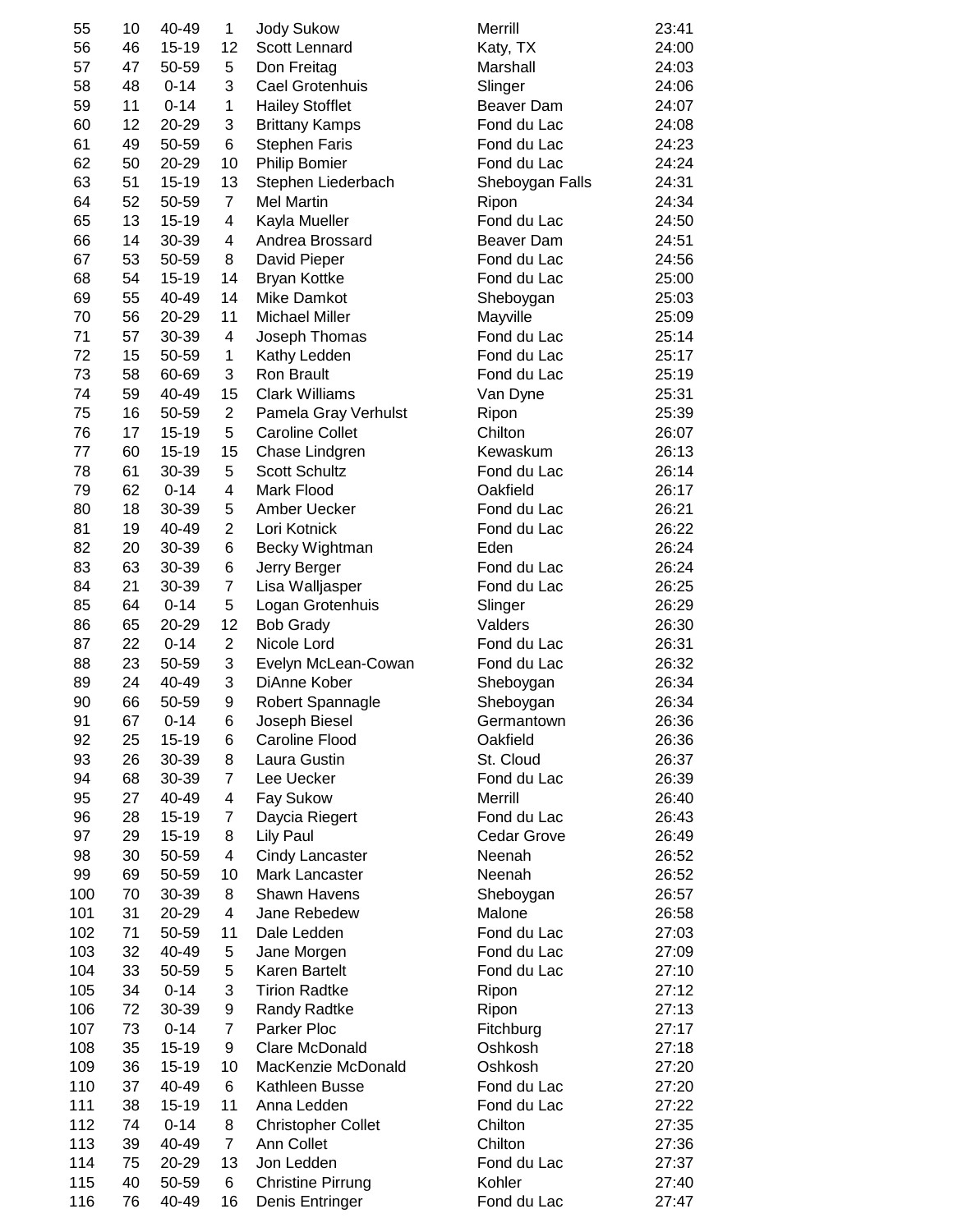| 117 | 41       | 40-49          | 8                       | <b>Christine Vetter</b>            | Plymouth               | 27:50          |
|-----|----------|----------------|-------------------------|------------------------------------|------------------------|----------------|
| 118 | 77       | 40-49          | 17                      | Mark Rymer                         | Van Dyne               | 27:56          |
| 119 | 42       | $0 - 14$       | $\overline{\mathbf{4}}$ | Olivia Weber                       | Oshkosh                | 27:58          |
| 120 | 78       | $0 - 14$       | 9                       | <b>Charlie Weber</b>               | Oshkosh                | 28:03          |
| 121 | 43       | 30-39          | 9                       | <b>Tina Temper</b>                 | Fond du Lac            | 28:07          |
| 122 | 44       | 15-19          | 12                      | Marissa Schmitz                    | Fox Lake               | 28:08          |
| 123 | 45       | 40-49          | 9                       | Melanie Weber                      | Oshkosh                | 28:12          |
| 124 | 79       | 40-49          | 18                      | Alan Schmitz                       | Fox Lake               | 28:19          |
| 125 | 46       | 50-59          | $\overline{7}$          | Dawn Mumper                        | Fond du Lac            | 28:39          |
| 126 | 47       | 30-39          | 10                      | Franara Radtke                     | Ripon                  | 28:54          |
| 127 | 48       | 30-39          | 11                      | Rev Anbalagan                      | Painesville, OH        | 28:57          |
| 128 | 80       | 60-69          | $\overline{4}$          | <b>Richard Roth</b>                | Appleton               | 28:57          |
| 129 | 81       | 50-59          | 12                      | Matt O'Connor                      | Chicago, IL            | 28:59          |
| 130 | 82       | 40-49          | 19                      | <b>Brian Henne</b>                 | Plymouth               | 29:05          |
| 131 | 49       | 30-39          | 12                      | <b>Tara Minger</b>                 | Eureka, IL             | 29:07          |
| 132 | 83       | 50-59          | 13                      | Ed Meltz                           | Kewaskum               | 29:09          |
| 133 | 50       | 20-29          | 5                       | Holly Van Buren                    | Waupun                 | 29:11          |
| 134 | 84       | 50-59          | 14                      | Jeff Konkol                        | Amherst                | 29:13          |
| 135 | 85       | $0 - 14$       | 10                      | <b>Preston Ploc</b>                | Fitchburg              | 29:14          |
| 136 | 86       | 30-39          | 10                      | Josh Davenport                     | Hartland               | 29:17          |
| 137 | 51       | 30-39          | 13                      | Andrea Davenport                   | Hartland               | 29:17          |
| 138 | 87       | 30-39          | 11                      | <b>James Bevers</b>                | Fayetteville, NC       | 29:18          |
| 139 | 52       | 40-49          | 10                      | Susan Uecker-Case                  | Green Bay              | 29:21          |
| 140 | 88       | 40-49          | 20                      | Joe Zimmerman                      | New York, NY           | 29:24          |
| 141 | 89       | 40-49          | 21                      | <b>Andrew Delzer</b>               | West Bend              | 29:30          |
| 142 | 53       | 30-39          | 14                      | Katie Woods                        | Milwaukee              | 29:32          |
| 143 | 90       | 50-59          | 15                      | Mark Schoenick                     | Waupun                 | 29:48          |
| 144 | 91       | 50-59          | 16                      | Dan Flood                          | Oakfield               | 29:50          |
| 145 | 54       | 30-39          | 15                      | Nicki Robl                         |                        | 29:54          |
| 146 | 55       | 50-59          | 8                       |                                    | Seattle, WA<br>Oshkosh | 29:54          |
| 147 | 92       | 40-49          | 22                      | Mary Schumann<br><b>Bert Frank</b> | Chilton                | 29:59          |
|     | 56       | 40-49          | 11                      | <b>Gail Martin</b>                 |                        |                |
| 148 | 57       | 30-39          |                         |                                    | Ripon                  | 30:02          |
| 149 |          | 20-29          | 16<br>6                 | Jessica Karls                      | Menasha                | 30:11<br>30:12 |
| 150 | 58       |                |                         | Sarah Walvoord                     | Fond du Lac            | 30:13          |
| 151 | 93       | 20-29          | 14                      | Andrew Walvoord<br>Julie Horsch    | Oostburg               |                |
| 152 | 59<br>60 | 30-39          | 17<br>18                |                                    | Sheboygan              | 30:24<br>30:27 |
| 153 |          | 30-39          |                         | Jen McDermott                      | Fond du Lac            |                |
| 154 | 61       | 40-49<br>50-59 | 12                      | Kelly O'Brien                      | Fond du Lac            | 30:27          |
| 155 | 62       |                | 9                       | Laurie Pieper                      | Fond du Lac            | 30:28          |
| 156 | 94       | $70+$          | 1                       | James Fahrbach                     | Mt. Calvary            | 30:32          |
| 157 | 63       | 40-49          | 13                      | Laura White                        | Ann Arbor, MI          | 30:53          |
| 158 | 95       | $0 - 14$       | 11                      | Zach Walljasper                    | Fond du Lac            | 30:59          |
| 159 | 96       | 60-69          | 5                       | Tom Swingen                        | Fond du Lac            | 31:05          |
| 160 | 97       | 30-39          | 12                      | <b>Brian Piller</b>                | Fond du Lac            | 31:47          |
| 161 | 64       | 50-59          | 10                      | Lori Manteufel                     | Winneconne             | 31:50          |
| 162 | 98       | 40-49          | 23                      | Paul Vassil                        | Milwaukee              | 33:16          |
| 163 | 65       | 30-39          | 19                      | Candi O'Brien                      | Eden                   | 33:27          |
| 164 | 66       | 20-29          | $\overline{7}$          | Samantha Van Buren                 | Waupun                 | 33:29          |
| 165 | 67       | 15-19          | 13                      | Lauren Kottke                      | Fond du Lac            | 33:31          |
| 166 | 99       | 60-69          | 6                       | Jerry Robl                         | Oshkosh                | 33:32          |
| 167 | 68       | 40-49          | 14                      | Demi Swift                         | Fitchburg              | 33:38          |
| 168 | 69       | 30-39          | 20                      | Sam Kuipers                        | Nokomis, FL            | 33:38          |
| 169 | 70       | 40-49          | 15                      | Lori Chase                         | Ixonia                 | 33:40          |
| 170 | 100      | 20-29          | 15                      | Ryan Ronayne                       | Fond du Lac            | 33:53          |
| 171 | 71       | 20-29          | 8                       | Allie Morgan                       | Fond du Lac            | 33:53          |
| 172 | 101      | 30-39          | 13                      | <b>Greg Miller</b>                 | Eureka, IL             | 33:57          |
| 173 | 102      | 50-59          | 17                      | James Stenz                        | Fond du Lac            | 34:18          |
| 174 | 72       | 40-49          | 16                      | Debbie Morgan                      | Plymouth               | 34:22          |
| 175 | 1        | 60-69          | W                       | Joe Bisenius                       | Fond du Lac            | 34:26          |
| 176 | 73       | 40-49          | 17                      | Raquel Lord                        | Fond du Lac            | 34:42          |
| 177 | 74       | 40-49          | 18                      | Natalie Hall                       | Fond du Lac            | 34:47          |
| 178 | 103      | 60-69          | $\overline{7}$          | Dean Peterson                      | Appleton               | 34:51          |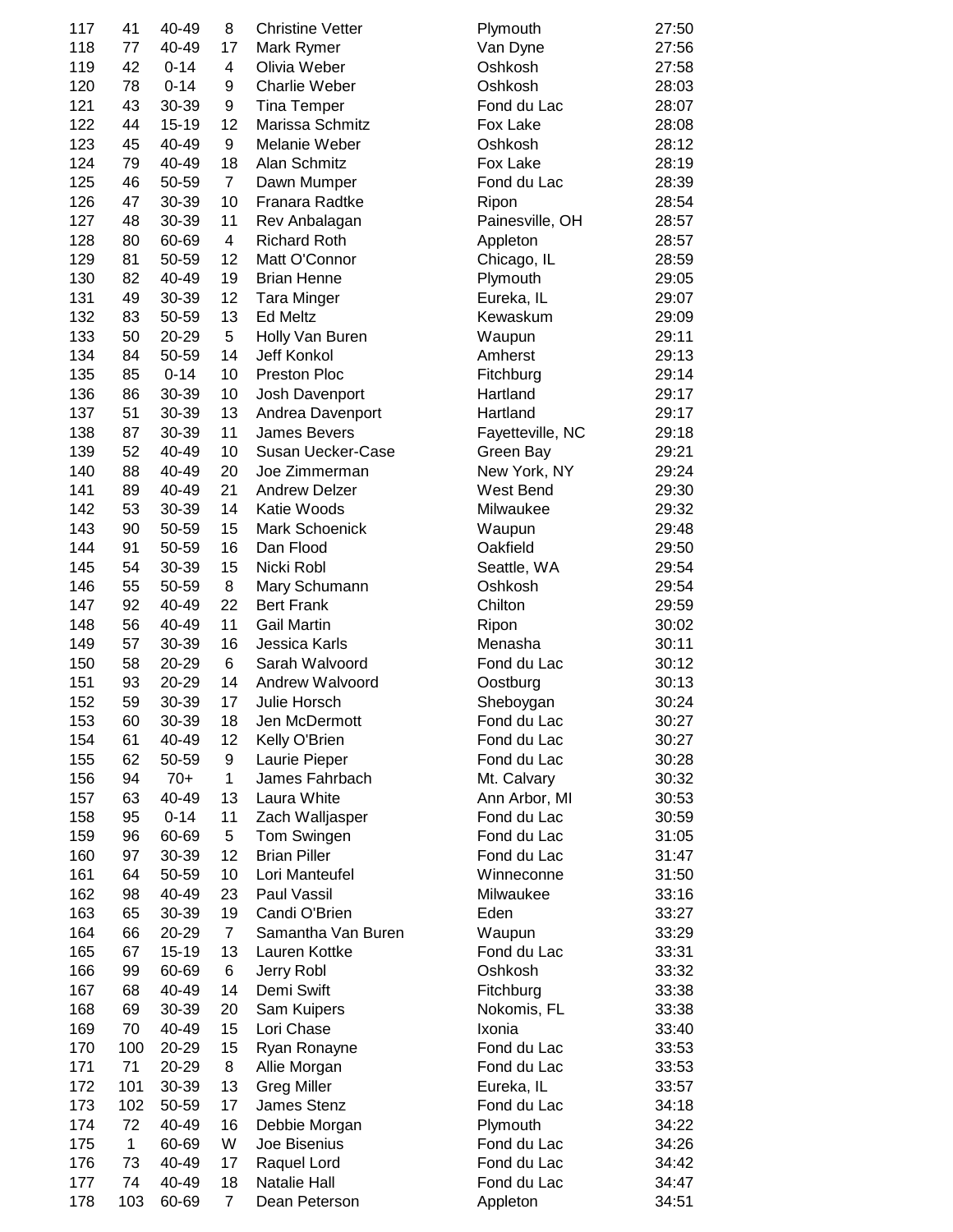| 179 | 75                   | 30-39    | 21             | Alyson Miller        | Fond du Lac                      | 35:00 |
|-----|----------------------|----------|----------------|----------------------|----------------------------------|-------|
| 180 | 76                   | 20-29    | 9              | Alyssa Entringer     | Fond du Lac                      | 35:13 |
| 181 | 77                   | 40-49    | 19             | Mally Henne          | Plymouth                         | 35:30 |
| 182 | 104                  | 40-49    | 24             | <b>Chuck Conger</b>  | Kaukauna                         | 35:42 |
| 183 | 78                   | 30-39    | 22             | <b>Barb Conger</b>   | Kaukauna                         | 35:42 |
| 184 | 79                   | 40-49    | 20             | Caryn Davi           | New York, NY                     | 35:54 |
| 185 | 80                   | 40-49    | 21             | Jennifer Roatch      | Campbellsport                    | 36:18 |
| 186 | 81                   | 30-39    | 23             | Sondra Grady         | Sheboygan                        | 36:45 |
| 187 | 82                   | 20-29    | 10             | Amanda Johanek       | Malone                           | 36:54 |
| 188 | 105                  | 40-49    | 25             | Dave Sukovich        | Slinger                          | 37:11 |
| 189 | $\overline{2}$       | 60-69    | W              | <b>Gary Soldner</b>  | Fox Lake                         | 37:24 |
| 190 | 83                   | 20-29    | 11             | Krista Sawyer        | Fond du Lac                      | 37:57 |
| 191 | 106                  | 20-29    | 16             | <b>Tyler Behling</b> | Fond du Lac                      | 37:58 |
| 192 | 84                   | $0 - 14$ | 5              | Lily Lindgren        | Kewaskum                         | 38:02 |
| 193 | 85                   | 40-49    | 22             | Kandy Lindgren       | Kewaskum                         | 38:02 |
| 194 | 86                   | 50-59    | 11             | <b>Cindy Carter</b>  | Appleton                         | 38:43 |
| 195 | 87                   | 15-19    | 14             | Tonisha Thacker      | Peru, IL                         | 40:25 |
| 196 | 88                   | 30-39    | 24             | Sandy Beulen         | Oakfield                         | 41:23 |
| 197 | 89                   | $0 - 14$ | 6              | Kate Beulen          | Oakfield                         | 41:24 |
| 198 | 1                    | 40-49    | W              | <b>Sharon Secord</b> | Fond du Lac                      | 41:59 |
| 199 | 3                    | $70+$    | W              | James Longrie        | Fond du Lac                      | 42:33 |
| 200 | 2                    | $0 - 14$ | W              | <b>Brianna Gurno</b> | Fond du Lac                      | 43:40 |
| 201 | 3                    | $0 - 14$ | W              | Mya Rathman          | Fond du Lac                      | 43:41 |
| 202 | 4                    | $0 - 14$ | W              | Aleah Karow          | Fond du Lac                      | 43:41 |
| 203 | 5                    | 30-39    | W              | Lisa Paolasini       | North Fond du Lac                | 43:57 |
| 204 | 6                    | 20-29    | W              | <b>Heather Bruns</b> | Fond du Lac                      | 43:59 |
| 205 | 90                   | 40-49    | 23             | Margaret Aranyosi    | Cambridge, MA                    | 44:03 |
| 206 | $\overline{7}$       | 40-49    | W              | Kim Lefeber          | Lomira                           | 44:07 |
| 207 | 91                   | 40-49    | 24             | Patty Grove          | Rothschild                       | 44:09 |
| 208 | 107                  | $70+$    | $\overline{2}$ | John Brophy          | Britton, SD                      | 44:48 |
| 209 | 92                   | $0 - 14$ | $\overline{7}$ | Sage Schultz         | Fond du Lac                      | 45:34 |
| 210 | 108                  | $0 - 14$ | 12             | Adam Gorski          | Hortonville                      | 45:37 |
| 211 | 93                   | 40-49    | 25             | Joanne Gorski        | Hortonville                      | 45:39 |
| 212 | 109                  | $0 - 14$ | 13             | Kail Schultz         | Fond du Lac                      | 45:40 |
| 213 | 94                   | 30-39    | 25             | <b>Joy Schultz</b>   | Fond du Lac                      | 45:41 |
| 214 | 8                    | $0 - 14$ | W              | Rebecca Meltz        | Kewaskum                         | 45:55 |
| 215 | 9                    | 40-49    | W              | Teresa Meltz         | Kewaskum                         | 45:56 |
| 216 | 10                   | 40-49    | W              | Sharon Albrecht      | Fond du Lac                      | 46:07 |
| 217 | 4                    | 40-49    | W              | Donald Smith         | Beaver Dam                       | 46:08 |
| 218 | 95                   | $0 - 14$ | 8              | Anna Gorski          | Hortonville                      | 46:42 |
| 219 | 5                    | 60-69    | W              | <b>Mark Tautges</b>  | Fond du Lac                      | 46:42 |
| 220 | 6                    | 60-69    | W              | John Smedberg        | Fond du Lac                      | 46:43 |
| 221 | 11                   | 40-49    | W              | Pam Zauner           | Fond du Lac                      | 47:29 |
| 222 | 12                   | 40-49    | W              | <b>Therese Smit</b>  | St. Cloud                        | 47:30 |
| 223 | 13                   | 40-49    | W              | Pam Jones            | Fond du Lac                      | 47:33 |
| 224 | 14                   | 40-49    | W              | Kris Hodorft         | Malone                           | 47:35 |
| 225 | 15                   | 50-59    | W              | Mary Tautges         | Fond du Lac                      | 47:36 |
| 226 | 16                   | 50-59    | W              | Colleen Smedberg     | Fond du Lac                      | 47:37 |
| 227 | 110                  | 20-29    | 17             | Mike Grady           |                                  | 47:53 |
| 228 | 17                   | 15-19    | W              | Deanna Sabish        | Sheboygan<br><b>Elkhart Lake</b> | 47:54 |
|     |                      |          |                |                      | Kiel                             |       |
| 229 | 18                   | 15-19    | W              | Sabrina Grube        |                                  | 47:55 |
| 230 | 96<br>$\overline{7}$ | 40-49    | 26             | Nancy Delzer         | West Bend                        | 47:56 |
| 231 |                      | 40-49    | W              | Erik Lefeber         | Lomira                           | 47:57 |
| 232 | 19                   | $0 - 14$ | W              | Hallie Lefeber       | Lomira                           | 47:58 |
| 233 | 20                   |          | W              | Sylvia McDonald      | Oshkosh                          | 48:45 |
| 234 | 8                    | 50-59    | W              | D.J. McDonald        | Oshkosh                          | 48:46 |
| 235 | 9                    | 60-69    | W              | <b>Rick Jaeger</b>   | Fond du Lac                      | 49:15 |
| 236 | 21                   | 40-49    | W              | Melanie Woodward     | Fond du Lac                      | 50:05 |
| 237 | 10                   | 50-59    | W              | Carey Woodward       | Fond du Lac                      | 50:06 |
| 238 | 97                   | 40-49    | 27             | Michelle Kolberg     | Sheboygan                        | 50:07 |
| 239 | 98                   | 50-59    | 12             | Lisa Bischoff        | Sheboygan                        | 50:09 |
| 240 | 99                   | 50-59    | 13             | Dawn Grube           | Kiel                             | 51:02 |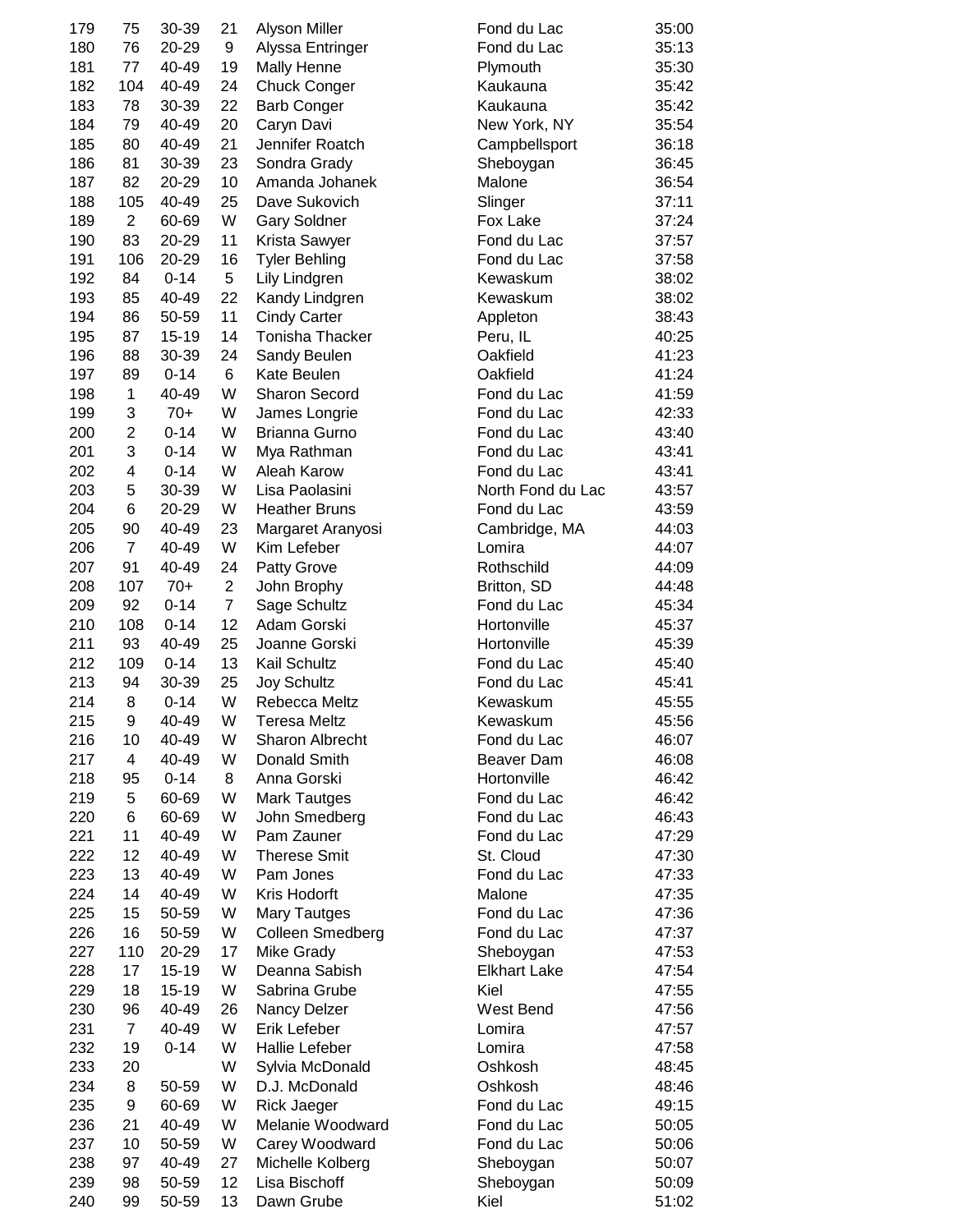| 241 | 111 | 50-59 | 18 | Mark Grube            | Kiel              | 51:03 |
|-----|-----|-------|----|-----------------------|-------------------|-------|
| 242 | 22  | 40-49 | W  | <b>Annette Clark</b>  | Fond du Lac       | 51:11 |
| 243 | 100 | 50-59 | 14 | Susan Fulton          | Slinger           | 51:44 |
| 244 | 23  | 50-59 | W  | Cathy Richardson      | Fond du Lac       | 52:42 |
| 245 | 24  | 30-39 | W  | Bethany Goodwin       | Van Dyne          | 52:44 |
| 246 | 101 | 50-59 | 15 | Patricia Kulibert     | Fond du Lac       | 55:39 |
| 247 | 11  | 60-69 | W  | <b>Robert McEssey</b> | North Fond du Lac | 55:43 |
| 248 | 12  | 40-49 | W  | <b>Bob Beck</b>       | Campbellsport     | 55:44 |
| 249 | 25  | 30-39 | W  | Debra Beck            | Campbellsport     | 55:52 |
| 250 | 112 | 60-69 | 8  | Mike Kulibert         | Fond du Lac       | 55:53 |
| 251 | 26  | 60-69 | W  | Pat Jirovetz          | Oshkosh           | 56:10 |
| 252 | 27  | 50-59 | W  | Eileen Sabel          | Fond du Lac       | 56:19 |
| 253 | 28  | 30-39 | W  | <b>Katie Theyerl</b>  | Fond du Lac       | 56:27 |
| 254 | 113 | 30-39 | 14 | Joe Kulibert          | Fond du Lac       | 56:28 |
| 255 | 29  | 30-39 | W  | Dawn Schmidt          | Theresa           | 56:36 |
| 256 | 30  | 30-39 | W  | Dawn Scannell         | Mt. Calvary       | 56:45 |
| 257 | 31  | 40-49 | W  | <b>Cindy Matznick</b> | Mt. Calvary       | 56:46 |
| 258 | 13  | 40-49 | W  | Jeff Matznick         | Mt. Calvary       | 56:46 |
| 259 | 114 | 50-59 | 19 | Randall Loomis        | Campbellsport     | 57:36 |
| 260 | 32  | 50-59 | W  | Laurie Immel          | Fond du Lac       | 57:36 |
|     |     |       |    |                       |                   |       |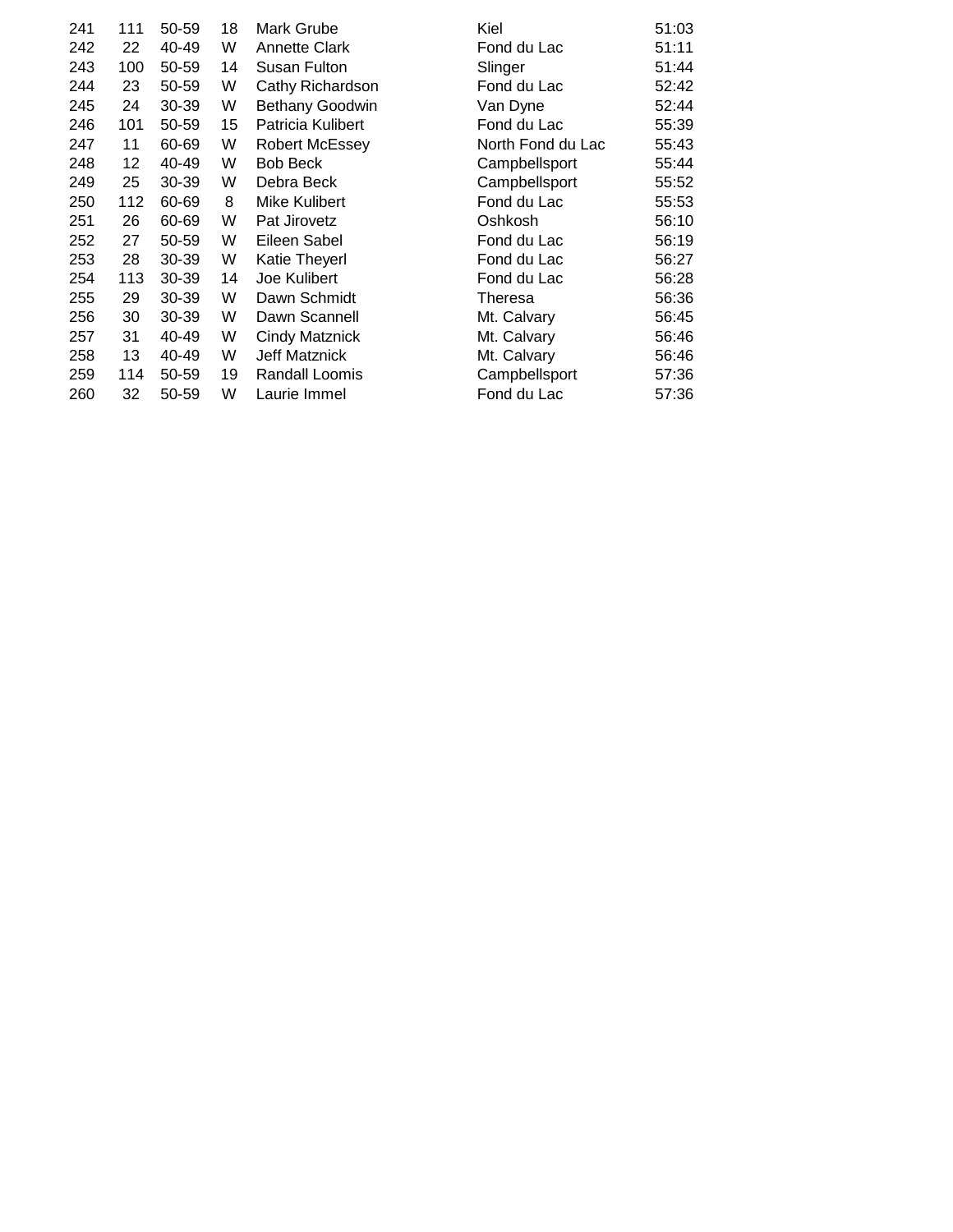|            | $OP = overall place$      |                  |                      | $GP = gender place$<br>$AG = age$ group             | $AP = age$ group place | $W = walker$   |
|------------|---------------------------|------------------|----------------------|-----------------------------------------------------|------------------------|----------------|
|            | <b>5K Run Female</b>      |                  |                      |                                                     |                        |                |
| <u>OP</u>  | $\underline{\mathsf{GP}}$ | $\underline{AG}$ | <u>AP</u>            | <b>Name</b>                                         | <b>City</b>            | <u>Time</u>    |
| 11         | $\mathbf{1}$              | 30-39            |                      | OVR Amy Grotenhuis                                  | Slinger                | 19:42          |
| 18         | 2                         | 30-39            | 1                    | Jennifer Chaudoir                                   | Green Bay              | 20:37          |
| 20         | 3                         | $15 - 19$        | $\mathbf 1$          | Maeve McDonald                                      | Oshkosh                | 20:54          |
| 22         | 4                         | 20-29            | $\mathbf{1}$         | Marina Paul                                         | <b>Cedar Grove</b>     | 21:08          |
| 23         | 5                         | $15 - 19$        | $\overline{c}$       | Abigail Busse                                       | Fond du Lac            | 21:25          |
| 29         | 6                         | 30-39            | 2                    | Jennifer Cashin                                     | Watertown              | 22:09          |
| 30         | $\overline{7}$            | 30-39            | 3                    | <b>Heather Schultz</b>                              | <b>Fall River</b>      | 22:14          |
| 32         | 8                         | $15 - 19$        | 3                    | Abigail Quackenboss                                 | St. Cloud              | 22:16          |
| 37         | 9                         | 20-29            | $\overline{2}$       | Alisha Damrow                                       | Menasha                | 22:35          |
| 55         | 10                        | 40-49            | 1                    | <b>Jody Sukow</b>                                   | Merrill                | 23:41          |
| 59         | 11                        | $0 - 14$         | 1                    | <b>Hailey Stofflet</b>                              | <b>Beaver Dam</b>      | 24:07          |
| 60         | 12                        | 20-29            | 3                    | <b>Brittany Kamps</b>                               | Fond du Lac            | 24:08          |
| 65         | 13                        | 15-19            | 4                    | Kayla Mueller                                       | Fond du Lac            | 24:50          |
| 66         | 14                        | 30-39            | 4                    | Andrea Brossard                                     | Beaver Dam             | 24:51          |
| 72         | 15                        | 50-59            | 1                    | Kathy Ledden                                        | Fond du Lac            | 25:17          |
| 75         | 16                        | 50-59            | $\overline{c}$       | Pamela Gray Verhulst                                | Ripon                  | 25:39          |
| 76         | 17                        | $15 - 19$        | 5                    | <b>Caroline Collet</b>                              | Chilton                | 26:07          |
| 80         | 18                        | 30-39            | 5                    | Amber Uecker                                        | Fond du Lac            | 26:21          |
| 81         | 19                        | 40-49            | $\overline{2}$       | Lori Kotnick                                        | Fond du Lac            | 26:22          |
| 82         | 20                        | 30-39            | 6                    | Becky Wightman                                      | Eden                   | 26:24          |
| 84         | 21                        | 30-39            | $\overline{7}$       | Lisa Walljasper                                     | Fond du Lac            | 26:25          |
| 87         | 22                        | $0 - 14$         | $\overline{2}$       | Nicole Lord                                         | Fond du Lac            | 26:31          |
| 88         | 23                        | 50-59            | 3                    | Evelyn McLean-Cowan                                 | Fond du Lac            | 26:32          |
| 89         | 24                        | 40-49            | 3                    | DiAnne Kober                                        | Sheboygan              | 26:34          |
| 92         | 25                        | $15 - 19$        | 6                    | Caroline Flood                                      | Oakfield               | 26:36          |
| 93         | 26                        | 30-39            | 8                    | Laura Gustin                                        | St. Cloud              | 26:37          |
| 95         | 27                        | 40-49            | 4                    | Fay Sukow                                           | Merrill                | 26:40          |
| 96         | 28                        | $15 - 19$        | 7                    | Daycia Riegert                                      | Fond du Lac            | 26:43          |
| 97         | 29                        | $15 - 19$        | 8                    | <b>Lily Paul</b>                                    | Cedar Grove            | 26:49          |
| 98         | 30                        | 50-59            | 4                    | <b>Cindy Lancaster</b>                              | Neenah                 | 26:52          |
| 101        | 31                        | 20-29            | 4                    | Jane Rebedew                                        | Malone                 | 26:58          |
| 103        | 32                        | 40-49            | 5                    | Jane Morgen                                         | Fond du Lac            | 27:09          |
| 104        | 33                        | 50-59            | 5                    | Karen Bartelt                                       | Fond du Lac            | 27:10          |
| 105        | 34                        | $0 - 14$         | 3                    | <b>Tirion Radtke</b>                                | Ripon                  | 27:12          |
| 108        | 35                        | 15-19            | 9                    | <b>Clare McDonald</b><br>MacKenzie McDonald         | Oshkosh                | 27:18          |
| 109        | 36                        | 15-19<br>40-49   | 10                   | Kathleen Busse                                      | Oshkosh                | 27:20          |
| 110<br>111 | 37                        |                  | 6                    |                                                     | Fond du Lac            | 27:20          |
| 113        | 38<br>39                  | 15-19<br>40-49   | 11<br>$\overline{7}$ | Anna Ledden                                         | Fond du Lac<br>Chilton | 27:22<br>27:36 |
| 115        | 40                        | 50-59            |                      | Ann Collet                                          | Kohler                 | 27:40          |
| 117        | 41                        | 40-49            | 6<br>8               | <b>Christine Pirrung</b><br><b>Christine Vetter</b> | Plymouth               | 27:50          |
| 119        | 42                        | $0 - 14$         | 4                    | Olivia Weber                                        | Oshkosh                | 27:58          |
| 121        | 43                        | 30-39            | 9                    | <b>Tina Temper</b>                                  | Fond du Lac            | 28:07          |
| 122        | 44                        | 15-19            | 12                   | Marissa Schmitz                                     | Fox Lake               | 28:08          |
| 123        | 45                        | 40-49            | 9                    | Melanie Weber                                       | Oshkosh                | 28:12          |
| 125        | 46                        | 50-59            | 7                    | Dawn Mumper                                         | Fond du Lac            | 28:39          |
| 126        | 47                        | 30-39            | 10                   | Franara Radtke                                      | Ripon                  | 28:54          |
| 127        | 48                        | 30-39            | 11                   | Rev Anbalagan                                       | Painesville, OH        | 28:57          |
| 131        | 49                        | 30-39            | 12                   | <b>Tara Minger</b>                                  | Eureka, IL             | 29:07          |
| 133        | 50                        | 20-29            | 5                    | Holly Van Buren                                     | Waupun                 | 29:11          |
| 137        | 51                        | 30-39            | 13                   | Andrea Davenport                                    | Hartland               | 29:17          |
| 139        | 52                        | 40-49            | 10                   | Susan Uecker-Case                                   | Green Bay              | 29:21          |
| 142        | 53                        | 30-39            | 14                   | Katie Woods                                         | Milwaukee              | 29:32          |
| 145        | 54                        | 30-39            | 15                   | Nicki Robl                                          | Seattle, WA            | 29:54          |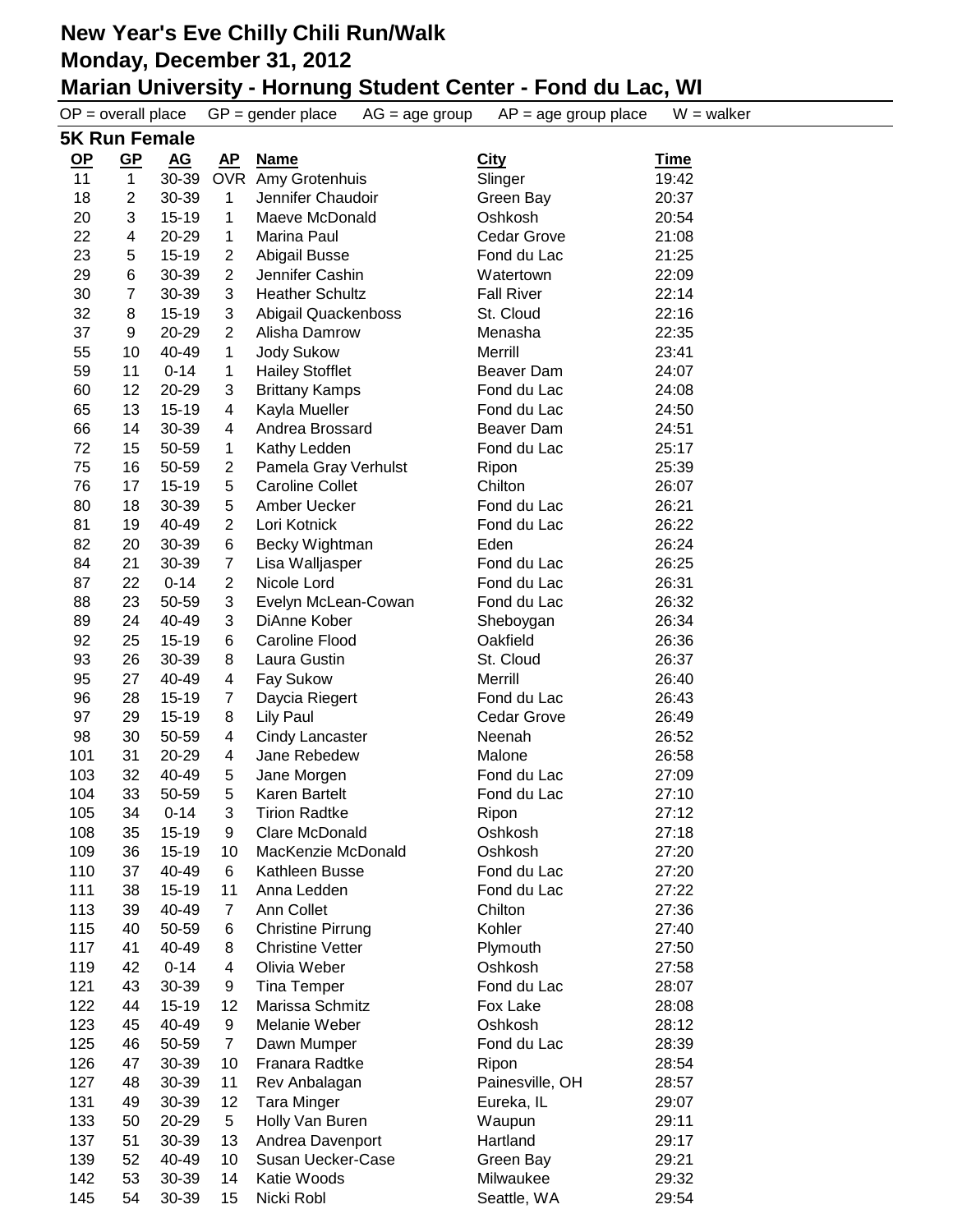| 146 | 55  | 50-59     | 8              | Mary Schumann       | Oshkosh       | 29:54 |
|-----|-----|-----------|----------------|---------------------|---------------|-------|
| 148 | 56  | 40-49     | 11             | <b>Gail Martin</b>  | Ripon         | 30:02 |
| 149 | 57  | 30-39     | 16             | Jessica Karls       | Menasha       | 30:11 |
| 150 | 58  | 20-29     | 6              | Sarah Walvoord      | Fond du Lac   | 30:12 |
| 152 | 59  | 30-39     | 17             | Julie Horsch        | Sheboygan     | 30:24 |
| 153 | 60  | 30-39     | 18             | Jen McDermott       | Fond du Lac   | 30:27 |
| 154 | 61  | 40-49     | 12             | Kelly O'Brien       | Fond du Lac   | 30:27 |
| 155 | 62  | 50-59     | 9              | Laurie Pieper       | Fond du Lac   | 30:28 |
| 157 | 63  | 40-49     | 13             | Laura White         | Ann Arbor, MI | 30:53 |
| 161 | 64  | 50-59     | 10             | Lori Manteufel      | Winneconne    | 31:50 |
| 163 | 65  | 30-39     | 19             | Candi O'Brien       | Eden          | 33:27 |
| 164 | 66  | 20-29     | $\overline{7}$ | Samantha Van Buren  | Waupun        | 33:29 |
| 165 | 67  | $15 - 19$ | 13             | Lauren Kottke       | Fond du Lac   | 33:31 |
| 167 | 68  | 40-49     | 14             | Demi Swift          | Fitchburg     | 33:38 |
| 168 | 69  | 30-39     | 20             | Sam Kuipers         | Nokomis, FL   | 33:38 |
| 169 | 70  | 40-49     | 15             | Lori Chase          | Ixonia        | 33:40 |
| 171 | 71  | 20-29     | 8              | Allie Morgan        | Fond du Lac   | 33:53 |
| 174 | 72  | 40-49     | 16             | Debbie Morgan       | Plymouth      | 34:22 |
| 176 | 73  | 40-49     | 17             | Raquel Lord         | Fond du Lac   | 34:42 |
| 177 | 74  | 40-49     | 18             | <b>Natalie Hall</b> | Fond du Lac   | 34:47 |
| 179 | 75  | 30-39     | 21             | Alyson Miller       | Fond du Lac   | 35:00 |
| 180 | 76  | 20-29     | 9              | Alyssa Entringer    | Fond du Lac   | 35:13 |
| 181 | 77  | 40-49     | 19             | <b>Mally Henne</b>  | Plymouth      | 35:30 |
| 183 | 78  | 30-39     | 22             | <b>Barb Conger</b>  | Kaukauna      | 35:42 |
| 184 | 79  | 40-49     | 20             | Caryn Davi          | New York, NY  | 35:54 |
| 185 | 80  | 40-49     | 21             | Jennifer Roatch     | Campbellsport | 36:18 |
| 186 | 81  | 30-39     | 23             | Sondra Grady        | Sheboygan     | 36:45 |
| 187 | 82  | 20-29     | 10             | Amanda Johanek      | Malone        | 36:54 |
| 190 | 83  | 20-29     | 11             | Krista Sawyer       | Fond du Lac   | 37:57 |
| 192 | 84  | $0 - 14$  | 5              | Lily Lindgren       | Kewaskum      | 38:02 |
| 193 | 85  | 40-49     | 22             | Kandy Lindgren      | Kewaskum      | 38:02 |
| 194 | 86  | 50-59     | 11             | <b>Cindy Carter</b> | Appleton      | 38:43 |
| 195 | 87  | 15-19     | 14             | Tonisha Thacker     | Peru, IL      | 40:25 |
| 196 | 88  | 30-39     | 24             | Sandy Beulen        | Oakfield      | 41:23 |
| 197 | 89  | $0 - 14$  | 6              | Kate Beulen         | Oakfield      | 41:24 |
| 205 | 90  | 40-49     | 23             | Margaret Aranyosi   | Cambridge, MA | 44:03 |
| 207 | 91  | 40-49     | 24             | Patty Grove         | Rothschild    | 44:09 |
| 209 | 92  | $0 - 14$  | $\overline{7}$ | Sage Schultz        | Fond du Lac   | 45:34 |
| 211 | 93  | 40-49     | 25             | Joanne Gorski       | Hortonville   | 45:39 |
| 213 | 94  | 30-39     | 25             | Joy Schultz         | Fond du Lac   | 45:41 |
| 218 | 95  | $0 - 14$  | 8              | Anna Gorski         | Hortonville   | 46:42 |
| 230 | 96  | 40-49     | 26             | Nancy Delzer        | West Bend     | 47:56 |
| 238 | 97  | 40-49     | 27             | Michelle Kolberg    | Sheboygan     | 50:07 |
| 239 | 98  | 50-59     | 12             | Lisa Bischoff       | Sheboygan     | 50:09 |
| 240 | 99  | 50-59     | 13             | Dawn Grube          | Kiel          | 51:02 |
| 243 | 100 | 50-59     | 14             | Susan Fulton        | Slinger       | 51:44 |
| 246 | 101 | 50-59     | 15             | Patricia Kulibert   | Fond du Lac   | 55:39 |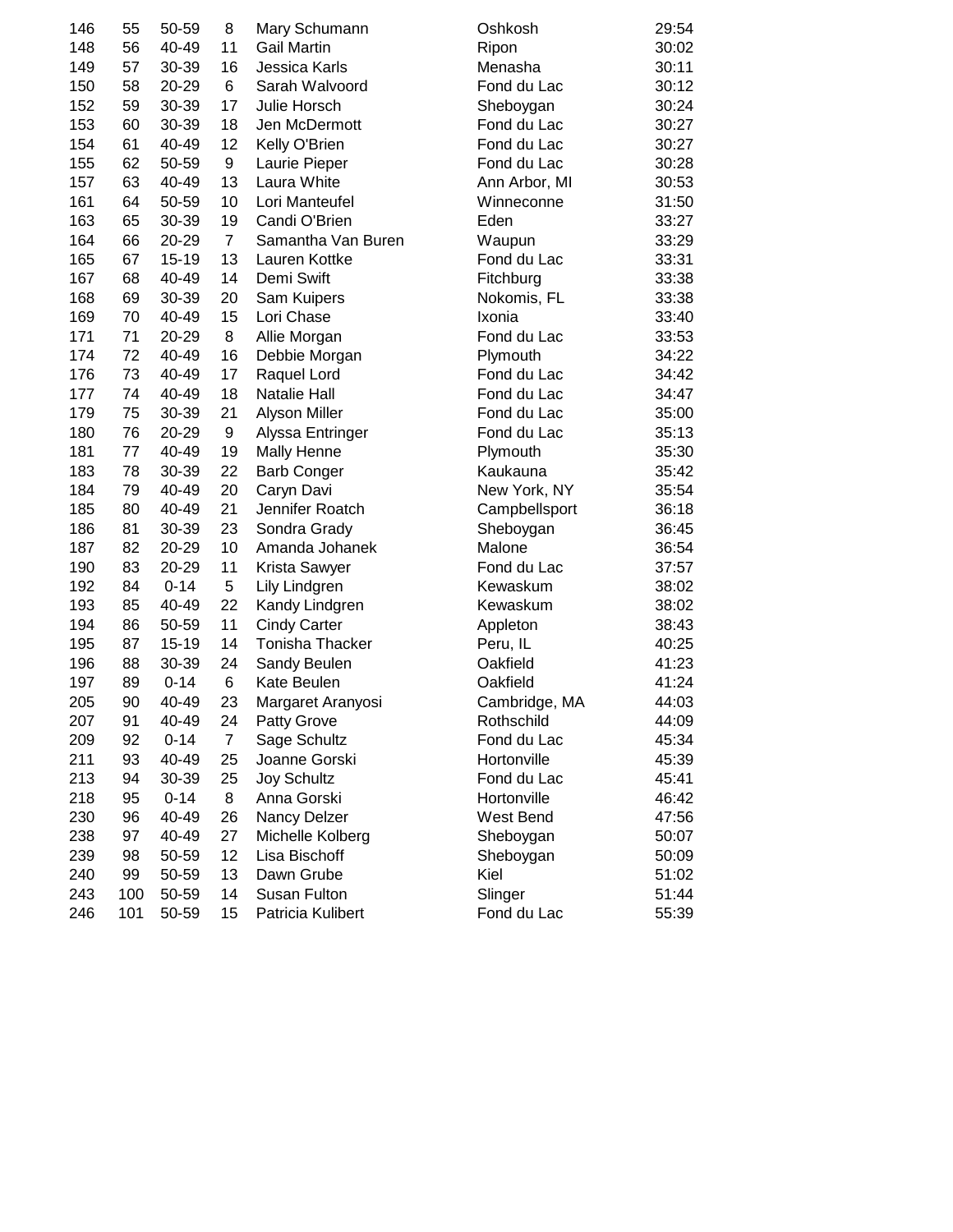| $OP = overall place$ |                           |                  |                | $GP = gender place$<br>$AG = age$ group | $AP = age$ group place      | $W = walker$   |
|----------------------|---------------------------|------------------|----------------|-----------------------------------------|-----------------------------|----------------|
| <b>5K Run Male</b>   |                           |                  |                |                                         |                             |                |
| $OP$                 | $\underline{\mathsf{GP}}$ | $\underline{AG}$ | <u>AP</u>      | <b>Name</b>                             | <b>City</b>                 | <u>Time</u>    |
| 1                    | $\mathbf{1}$              | 20-29            | <b>OVR</b>     | Josiah Swanson                          | Fond du Lac                 | 15:42          |
| $\boldsymbol{2}$     | 2                         | $15 - 19$        | 1              | <b>Mitchell Bilitz</b>                  | Fond du Lac                 | 17:25          |
| 3                    | 3                         | 40-49            | 1              | <b>Joel Karls</b>                       | Menasha                     | 17:49          |
| 4                    | 4                         | $15 - 19$        | $\overline{2}$ | Eric Schoenbach                         | Fond du Lac                 | 18:13          |
| 5                    | 5                         | $15 - 19$        | 3              | D.T. McDonald                           | Oshkosh                     | 18:17          |
| 6                    | 6                         | $15 - 19$        | 4              | <b>Kirk Lancaster</b>                   | Neenah                      | 18:18          |
| 7                    | 7                         | $15 - 19$        | 5              | <b>Andrew Skiff</b>                     | Fond du Lac                 | 18:20          |
| $\,8\,$              | 8                         | 40-49            | $\overline{c}$ | John Collet                             | Chilton                     | 18:27          |
| $\boldsymbol{9}$     | 9                         | $15 - 19$        | 6              | <b>Brian Ropel</b>                      | Mayville                    | 19:03          |
| 10                   | 10                        | $15 - 19$        | $\overline{7}$ | Lucas Weber                             | Oshkosh                     | 19:40          |
| 12                   | 11                        | 50-59            | 1              | Les Paul                                | Cedar Grove                 | 19:50          |
| 13                   | 12                        | 20-29            | 1              | Robert Coehoorn                         | <b>Brandon</b>              | 19:53          |
| 14                   | 13                        | 30-39            | 1              | Eric Schultz                            | <b>Fall River</b>           | 20:18          |
| 15                   | 14                        | $15 - 19$        | 8              | Alan Burkart                            | Malone                      | 20:21          |
| 16                   | 15                        | 20-29            | $\overline{c}$ | <b>Timothy Cowan</b>                    | Madison                     | 20:27          |
| 17                   | 16                        | 20-29            | 3              | <b>Anthony Phillips</b>                 | Fond du Lac                 | 20:34          |
| 19                   | 17                        | $0 - 14$         | 1              | Tommy Letkewicz                         | Malone                      | 20:52          |
| 21                   | 18                        | 20-29            | 4              | <b>Ryan Blick</b>                       | Fond du Lac                 | 21:07          |
| 24                   | 19                        | 20-29            | 5              | <b>Eric Toney</b>                       | Fond du Lac                 | 21:31          |
| 25                   | 20                        | $15 - 19$        | 9              | <b>Brent Thiel</b>                      | Plymouth                    | 21:51          |
| 26                   | 21                        | 30-39            | $\overline{c}$ | <b>Gary Lovrine</b>                     | Richfield                   | 21:53          |
| 27                   | 22                        | 30-39            | 3              | <b>Dustin Havens</b>                    | Sheboygan                   | 21:54          |
| 28                   | 23                        | 50-59            | 2              | <b>Alastair Matthews</b>                | Kiel                        | 22:05          |
| 31                   | 24                        | 50-59            | 3              | <b>Robert Busse</b>                     | Fond du Lac                 | 22:14          |
| 33                   | 25                        | 40-49            | 3              | Sean O'Brien                            | Eden                        | 22:16          |
| 34                   | 26                        | 40-49            | 4              | Dan Memmel                              | Fond du Lac                 | 22:20          |
| 35                   | 27                        | 40-49            | 5              | A.J. Aranyosi                           | Medford, MA                 | 22:22          |
| 36                   | 28                        | 40-49            | 6              | <b>William Mahlik</b>                   | Fond du Lac                 | 22:25          |
| 38<br>39             | 29<br>30                  | 40-49            | $\overline{7}$ | Thao Hoang<br>Jeff Kotnick              | Fond du Lac                 | 22:38          |
| 40                   | 31                        | 40-49<br>20-29   | 8              | Eric Rebedew                            | Fond du Lac<br>Malone       | 22:45<br>22:48 |
| 41                   | 32                        | 50-59            | 6<br>4         | Mark Hubert                             |                             | 22:49          |
| 42                   | 33                        | $15 - 19$        | 10             | Max Hilbert                             | Sheboygan                   | 22:50          |
| 43                   | 34                        | 40-49            | 9              | Jerry Vetter                            | Sheboygan Falls<br>Plymouth | 22:52          |
| 44                   | 35                        | 40-49            | 10             | <b>Tony Biesel</b>                      | Germantown                  | 22:55          |
| 45                   | 36                        | $0 - 14$         | $\overline{2}$ | Spencer Bloxham                         | Hortonville                 | 22:59          |
| 46                   | 37                        | 15-19            | 11             | Benjamin Washatko                       | Sheboygan Falls             | 23:01          |
| 47                   | 38                        | 40-49            | 11             | Shawn Lord                              | Fond du Lac                 | 23:08          |
| 48                   | 39                        | 20-29            | $\overline{7}$ | Aaron Warner                            | Fond du Lac                 | 23:09          |
| 49                   | 40                        | 20-29            | 8              | <b>Beau Gellings</b>                    | North Fond du Lac           | 23:10          |
| 50                   | 41                        | 60-69            | $\mathbf{1}$   | <b>Bob Wojcik</b>                       | Eldorado                    | 23:15          |
| 51                   | 42                        | 40-49            | 12             | Joe Weber                               | Oshkosh                     | 23:18          |
| 52                   | 43                        | 40-49            | 13             | Scott Buelke                            | Plymouth                    | 23:24          |
| 53                   | 44                        | 20-29            | 9              | Ken Hrabe                               | North Fond du Lac           | 23:25          |
| 54                   | 45                        | 60-69            | $\overline{c}$ | roy plrRUNg                             | Kohler                      | 23:27          |
| 56                   | 46                        | 15-19            | 12             | Scott Lennard                           | Katy, TX                    | 24:00          |
| 57                   | 47                        | 50-59            | 5              | Don Freitag                             | Marshall                    | 24:03          |
| 58                   | 48                        | $0 - 14$         | 3              | Cael Grotenhuis                         | Slinger                     | 24:06          |
| 61                   | 49                        | 50-59            | 6              | <b>Stephen Faris</b>                    | Fond du Lac                 | 24:23          |
| 62                   | 50                        | 20-29            | 10             | <b>Philip Bomier</b>                    | Fond du Lac                 | 24:24          |
| 63                   | 51                        | 15-19            | 13             | Stephen Liederbach                      | Sheboygan Falls             | 24:31          |
| 64                   | 52                        | 50-59            | 7              | <b>Mel Martin</b>                       | Ripon                       | 24:34          |
| 67                   | 53                        | 50-59            | 8              | David Pieper                            | Fond du Lac                 | 24:56          |
| 68                   | 54                        | 15-19            | 14             | <b>Bryan Kottke</b>                     | Fond du Lac                 | 25:00          |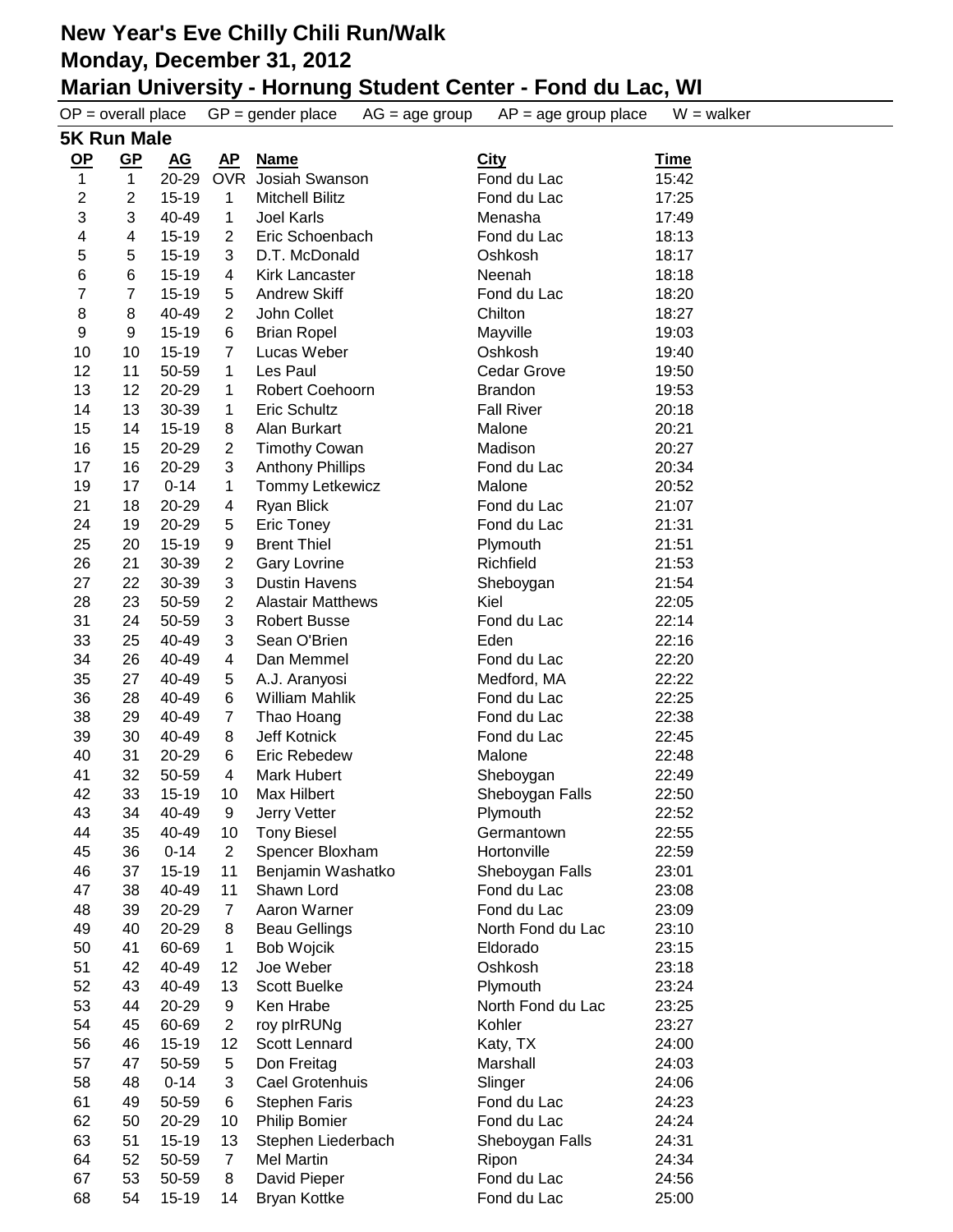| 69  | 55  | 40-49     | 14             | Mike Damkot               | Sheboygan        | 25:03 |
|-----|-----|-----------|----------------|---------------------------|------------------|-------|
| 70  | 56  | 20-29     | 11             | <b>Michael Miller</b>     | Mayville         | 25:09 |
| 71  | 57  | 30-39     | 4              | Joseph Thomas             | Fond du Lac      | 25:14 |
| 73  | 58  | 60-69     | 3              | Ron Brault                | Fond du Lac      | 25:19 |
| 74  | 59  | 40-49     | 15             | <b>Clark Williams</b>     | Van Dyne         | 25:31 |
| 77  | 60  | $15 - 19$ | 15             | Chase Lindgren            | Kewaskum         | 26:13 |
| 78  | 61  | 30-39     | 5              | Scott Schultz             | Fond du Lac      | 26:14 |
| 79  | 62  | $0 - 14$  | 4              | Mark Flood                | Oakfield         | 26:17 |
| 83  | 63  | 30-39     | 6              | Jerry Berger              | Fond du Lac      | 26:24 |
| 85  | 64  | $0 - 14$  | 5              | Logan Grotenhuis          | Slinger          | 26:29 |
| 86  | 65  | 20-29     | 12             | <b>Bob Grady</b>          | Valders          | 26:30 |
| 90  | 66  | 50-59     | 9              | Robert Spannagle          | Sheboygan        | 26:34 |
| 91  | 67  | $0 - 14$  | 6              | Joseph Biesel             | Germantown       | 26:36 |
| 94  | 68  | 30-39     | $\overline{7}$ | Lee Uecker                | Fond du Lac      | 26:39 |
| 99  | 69  | 50-59     | 10             | Mark Lancaster            | Neenah           | 26:52 |
| 100 | 70  | 30-39     | 8              | Shawn Havens              | Sheboygan        | 26:57 |
| 102 | 71  | 50-59     | 11             | Dale Ledden               | Fond du Lac      | 27:03 |
| 106 | 72  | 30-39     | 9              | Randy Radtke              | Ripon            | 27:13 |
| 107 | 73  | $0 - 14$  | $\overline{7}$ | Parker Ploc               | Fitchburg        | 27:17 |
| 112 | 74  | $0 - 14$  | 8              |                           | Chilton          | 27:35 |
|     |     | 20-29     |                | <b>Christopher Collet</b> |                  |       |
| 114 | 75  |           | 13             | Jon Ledden                | Fond du Lac      | 27:37 |
| 116 | 76  | 40-49     | 16             | Denis Entringer           | Fond du Lac      | 27:47 |
| 118 | 77  | 40-49     | 17             | Mark Rymer                | Van Dyne         | 27:56 |
| 120 | 78  | $0 - 14$  | 9              | Charlie Weber             | Oshkosh          | 28:03 |
| 124 | 79  | 40-49     | 18             | Alan Schmitz              | Fox Lake         | 28:19 |
| 128 | 80  | 60-69     | 4              | <b>Richard Roth</b>       | Appleton         | 28:57 |
| 129 | 81  | 50-59     | 12             | Matt O'Connor             | Chicago, IL      | 28:59 |
| 130 | 82  | 40-49     | 19             | <b>Brian Henne</b>        | Plymouth         | 29:05 |
| 132 | 83  | 50-59     | 13             | <b>Ed Meltz</b>           | Kewaskum         | 29:09 |
| 134 | 84  | 50-59     | 14             | Jeff Konkol               | Amherst          | 29:13 |
| 135 | 85  | $0 - 14$  | 10             | Preston Ploc              | Fitchburg        | 29:14 |
| 136 | 86  | 30-39     | 10             | Josh Davenport            | Hartland         | 29:17 |
| 138 | 87  | 30-39     | 11             | James Bevers              | Fayetteville, NC | 29:18 |
| 140 | 88  | 40-49     | 20             | Joe Zimmerman             | New York, NY     | 29:24 |
| 141 | 89  | 40-49     | 21             | <b>Andrew Delzer</b>      | West Bend        | 29:30 |
| 143 | 90  | 50-59     | 15             | Mark Schoenick            | Waupun           | 29:48 |
| 144 | 91  | 50-59     | 16             | Dan Flood                 | Oakfield         | 29:50 |
| 147 | 92  | 40-49     | 22             | <b>Bert Frank</b>         | Chilton          | 29:59 |
| 151 | 93  | 20-29     | 14             | Andrew Walvoord           | Oostburg         | 30:13 |
| 156 | 94  | $70+$     | $\mathbf 1$    | James Fahrbach            | Mt. Calvary      | 30:32 |
| 158 | 95  | $0 - 14$  | 11             | Zach Walljasper           | Fond du Lac      | 30:59 |
| 159 | 96  | 60-69     | 5              | Tom Swingen               | Fond du Lac      | 31:05 |
| 160 | 97  | 30-39     | 12             | <b>Brian Piller</b>       | Fond du Lac      | 31:47 |
| 162 | 98  | 40-49     | 23             | Paul Vassil               | Milwaukee        | 33:16 |
| 166 | 99  | 60-69     | 6              | Jerry Robl                | Oshkosh          | 33:32 |
| 170 | 100 | 20-29     | 15             | Ryan Ronayne              | Fond du Lac      | 33:53 |
| 172 | 101 | 30-39     | 13             | <b>Greg Miller</b>        | Eureka, IL       | 33:57 |
| 173 | 102 | 50-59     | 17             | James Stenz               | Fond du Lac      | 34:18 |
| 178 | 103 | 60-69     | $\overline{7}$ | Dean Peterson             | Appleton         | 34:51 |
| 182 | 104 | 40-49     | 24             | <b>Chuck Conger</b>       | Kaukauna         | 35:42 |
| 188 | 105 | 40-49     | 25             | Dave Sukovich             | Slinger          | 37:11 |
| 191 | 106 | 20-29     | 16             | <b>Tyler Behling</b>      | Fond du Lac      | 37:58 |
| 208 | 107 | $70+$     | $\overline{c}$ | John Brophy               | Britton, SD      | 44:48 |
| 210 | 108 | $0 - 14$  | 12             | Adam Gorski               | Hortonville      | 45:37 |
|     |     |           | 13             |                           |                  |       |
| 212 | 109 | $0 - 14$  |                | Kail Schultz              | Fond du Lac      | 45:40 |
| 227 | 110 | 20-29     | 17             | Mike Grady                | Sheboygan        | 47:53 |
| 241 | 111 | 50-59     | 18             | Mark Grube                | Kiel             | 51:03 |
| 250 | 112 | 60-69     | 8              | Mike Kulibert             | Fond du Lac      | 55:53 |
| 254 | 113 | 30-39     | 14             | Joe Kulibert              | Fond du Lac      | 56:28 |
| 259 | 114 | 50-59     | 19             | Randall Loomis            | Campbellsport    | 57:36 |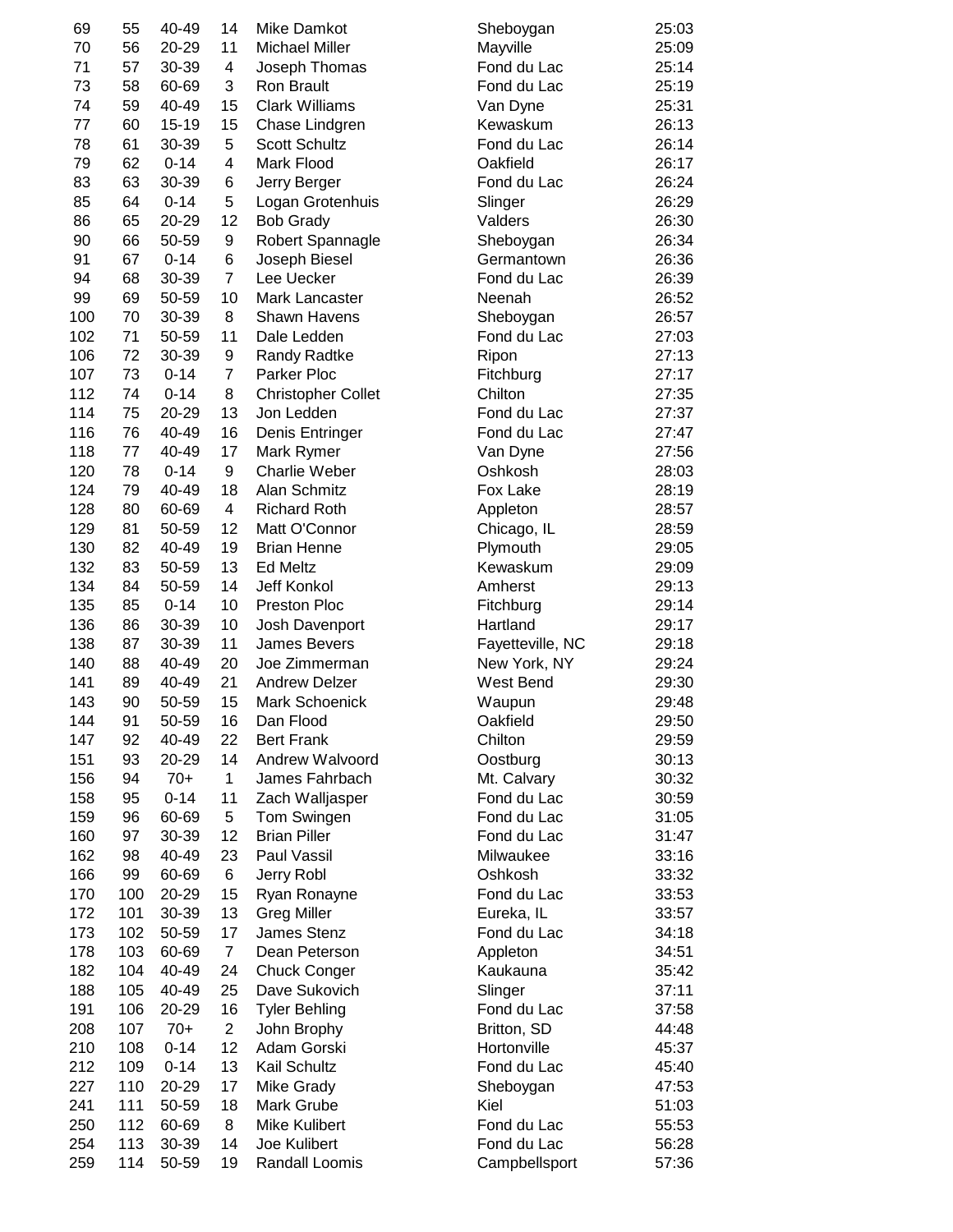|           | $OP = overall place$ |                       |                         | $GP = gender place$<br>$AG = age$ group | $AP = age$ group place | $W = walker$ |
|-----------|----------------------|-----------------------|-------------------------|-----------------------------------------|------------------------|--------------|
|           |                      | <b>5K Walk Female</b> |                         |                                         |                        |              |
| <u>OP</u> | $GP$                 | $\underline{AG}$      | $\mathbf{A} \mathbf{P}$ | <b>Name</b>                             | <b>City</b>            | <b>Time</b>  |
| 198       | $\mathbf{1}$         | 40-49                 | W                       | <b>Sharon Secord</b>                    | Fond du Lac            | 41:59        |
| 200       | 2                    | $0 - 14$              | W                       | Brianna Gurno                           | Fond du Lac            | 43:40        |
| 201       | 3                    | $0 - 14$              | W                       | Mya Rathman                             | Fond du Lac            | 43:41        |
| 202       | 4                    | $0 - 14$              | W                       | Aleah Karow                             | Fond du Lac            | 43:41        |
| 203       | 5                    | 30-39                 | W                       | Lisa Paolasini                          | North Fond du Lac      | 43:57        |
| 204       | 6                    | 20-29                 | W                       | <b>Heather Bruns</b>                    | Fond du Lac            | 43:59        |
| 206       | $\overline{7}$       | 40-49                 | W                       | Kim Lefeber                             | Lomira                 | 44:07        |
| 214       | 8                    | $0 - 14$              | W                       | Rebecca Meltz                           | Kewaskum               | 45:55        |
| 215       | 9                    | 40-49                 | W                       | <b>Teresa Meltz</b>                     | Kewaskum               | 45:56        |
| 216       | 10                   | 40-49                 | W                       | Sharon Albrecht                         | Fond du Lac            | 46:07        |
| 221       | 11                   | 40-49                 | W                       | Pam Zauner                              | Fond du Lac            | 47:29        |
| 222       | 12                   | 40-49                 | W                       | <b>Therese Smit</b>                     | St. Cloud              | 47:30        |
| 223       | 13                   | 40-49                 | W                       | Pam Jones                               | Fond du Lac            | 47:33        |
| 224       | 14                   | 40-49                 | W                       | Kris Hodorft                            | Malone                 | 47:35        |
| 225       | 15                   | 50-59                 | W                       | <b>Mary Tautges</b>                     | Fond du Lac            | 47:36        |
| 226       | 16                   | 50-59                 | W                       | Colleen Smedberg                        | Fond du Lac            | 47:37        |
| 228       | 17                   | $15 - 19$             | W                       | Deanna Sabish                           | <b>Elkhart Lake</b>    | 47:54        |
| 229       | 18                   | $15 - 19$             | W                       | Sabrina Grube                           | Kiel                   | 47:55        |
| 232       | 19                   | $0 - 14$              | W                       | <b>Hallie Lefeber</b>                   | Lomira                 | 47:58        |
| 233       | 20                   |                       | W                       | Sylvia McDonald                         | Oshkosh                | 48:45        |
| 236       | 21                   | 40-49                 | W                       | Melanie Woodward                        | Fond du Lac            | 50:05        |
| 242       | 22                   | 40-49                 | W                       | <b>Annette Clark</b>                    | Fond du Lac            | 51:11        |
| 244       | 23                   | 50-59                 | W                       | Cathy Richardson                        | Fond du Lac            | 52:42        |
| 245       | 24                   | 30-39                 | W                       | <b>Bethany Goodwin</b>                  | Van Dyne               | 52:44        |
| 249       | 25                   | 30-39                 | W                       | Debra Beck                              | Campbellsport          | 55:52        |
| 251       | 26                   | 60-69                 | W                       | Pat Jirovetz                            | Oshkosh                | 56:10        |
| 252       | 27                   | 50-59                 | W                       | Eileen Sabel                            | Fond du Lac            | 56:19        |
| 253       | 28                   | 30-39                 | W                       | Katie Theyerl                           | Fond du Lac            | 56:27        |
| 255       | 29                   | 30-39                 | W                       | Dawn Schmidt                            | <b>Theresa</b>         | 56:36        |
| 256       | 30                   | 30-39                 | W                       | Dawn Scannell                           | Mt. Calvary            | 56:45        |
| 257       | 31                   | 40-49                 | W                       | <b>Cindy Matznick</b>                   | Mt. Calvary            | 56:46        |
| 260       | 32                   | 50-59                 | W                       | Laurie Immel                            | Fond du Lac            | 57:36        |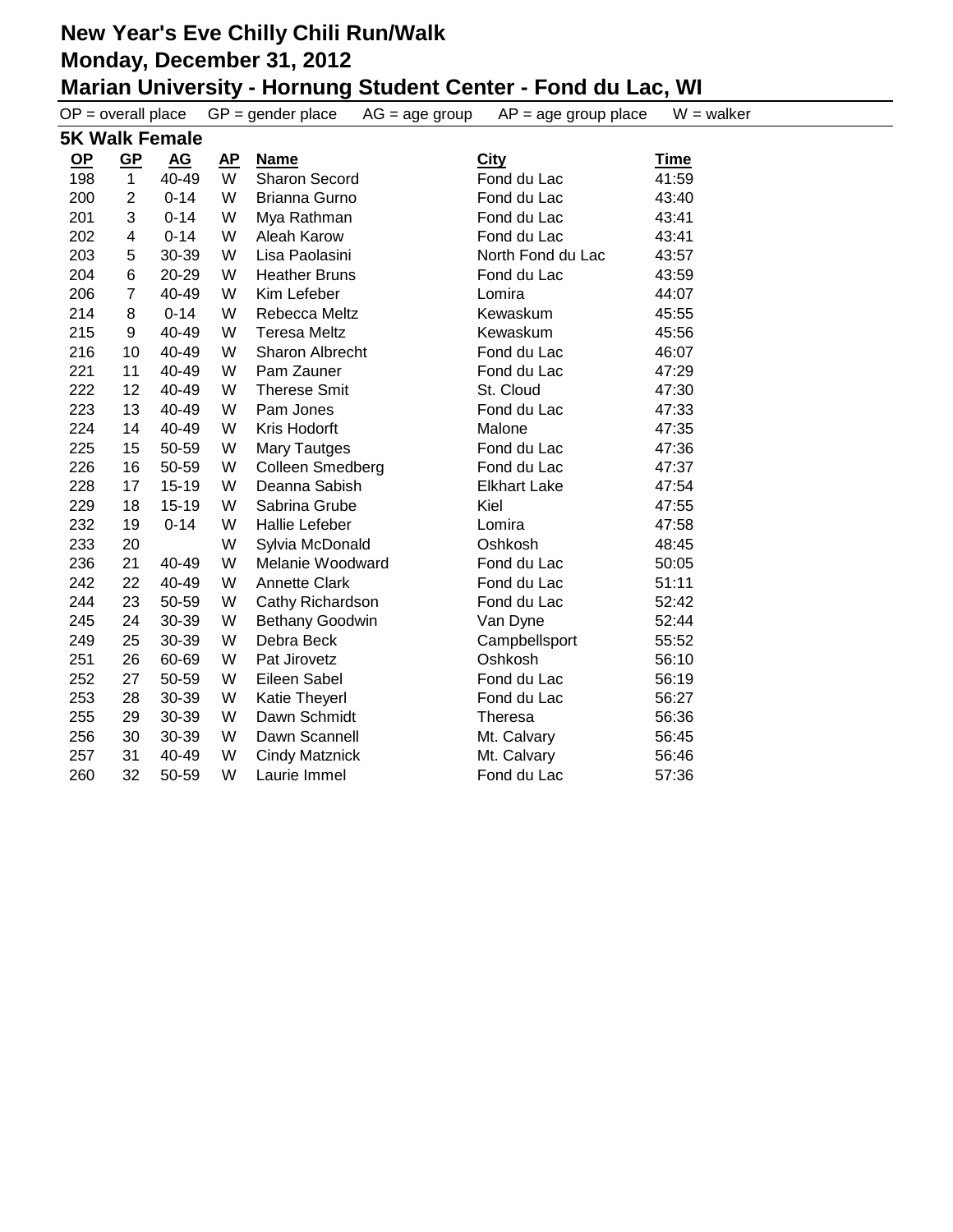| $OP = overall place$ |                     |                           |           | $GP = gender place$   | $AG = age$ group | $AP = age$ group place | $W = walker$ |  |  |  |
|----------------------|---------------------|---------------------------|-----------|-----------------------|------------------|------------------------|--------------|--|--|--|
|                      | <b>5K Walk Male</b> |                           |           |                       |                  |                        |              |  |  |  |
| $OP$                 | <u>GP</u>           | $\underline{\mathbf{AG}}$ | <u>AP</u> | <b>Name</b>           |                  | <b>City</b>            | <u>Time</u>  |  |  |  |
| 175                  | 1                   | 60-69                     | W         | Joe Bisenius          |                  | Fond du Lac            | 34:26        |  |  |  |
| 189                  | $\overline{2}$      | 60-69                     | W         | <b>Gary Soldner</b>   |                  | Fox Lake               | 37:24        |  |  |  |
| 199                  | 3                   | 70+                       | W         | James Longrie         |                  | Fond du Lac            | 42:33        |  |  |  |
| 217                  | 4                   | 40-49                     | W         | Donald Smith          |                  | Beaver Dam             | 46:08        |  |  |  |
| 219                  | 5                   | 60-69                     | W         | Mark Tautges          |                  | Fond du Lac            | 46:42        |  |  |  |
| 220                  | 6                   | 60-69                     | W         | John Smedberg         |                  | Fond du Lac            | 46:43        |  |  |  |
| 231                  | 7                   | 40-49                     | W         | Erik Lefeber          |                  | Lomira                 | 47:57        |  |  |  |
| 234                  | 8                   | 50-59                     | W         | D.J. McDonald         |                  | Oshkosh                | 48:46        |  |  |  |
| 235                  | 9                   | 60-69                     | W         | <b>Rick Jaeger</b>    |                  | Fond du Lac            | 49:15        |  |  |  |
| 237                  | 10                  | 50-59                     | W         | Carey Woodward        |                  | Fond du Lac            | 50:06        |  |  |  |
| 247                  | 11                  | 60-69                     | W         | <b>Robert McEssey</b> |                  | North Fond du Lac      | 55:43        |  |  |  |
| 248                  | 12                  | 40-49                     | W         | <b>Bob Beck</b>       |                  | Campbellsport          | 55:44        |  |  |  |
| 258                  | 13                  | 40-49                     | W         | Jeff Matznick         |                  | Mt. Calvary            | 56:46        |  |  |  |
|                      |                     |                           |           |                       |                  |                        |              |  |  |  |